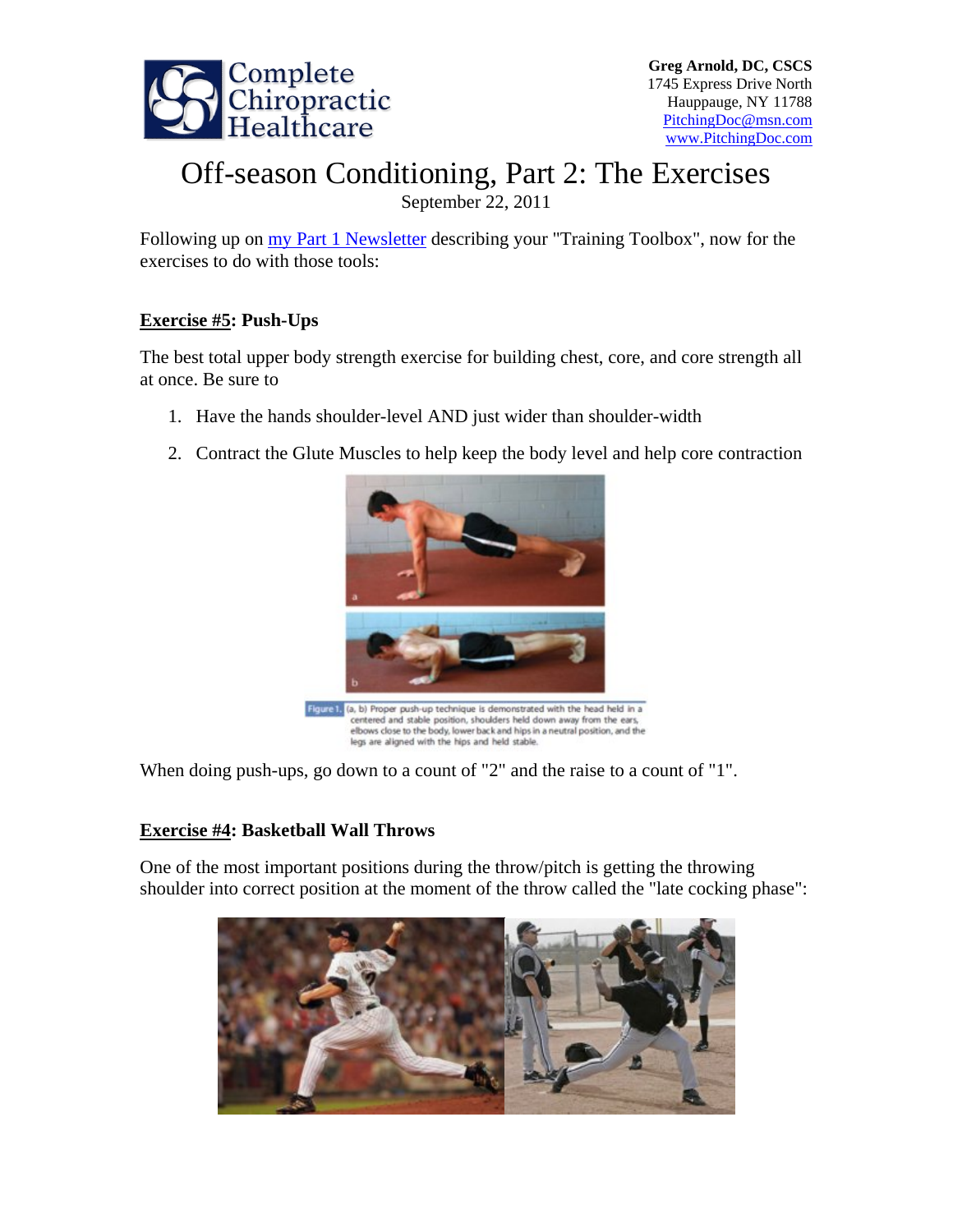

**Greg Arnold, DC, CSCS**  1745 Express Drive North Hauppauge, NY 11788 PitchingDoc@msn.com www.PitchingDoc.com

You can do this by standing 6 inches from a wall with a basketball:



Figure 4. One-Handed Baseball Throw (90-90 position)

Keeping the elbow shoulder high AND bent at 90 degrees while rotating around the shoulder and throwing the basketball against a wall, 25 repetitions at a time.

#### **Exercise #3: Plyometric 3-Lb Med Ball Exercises**

A 2007 study found 3-lb med ball exercises (including the 4 exercises below):

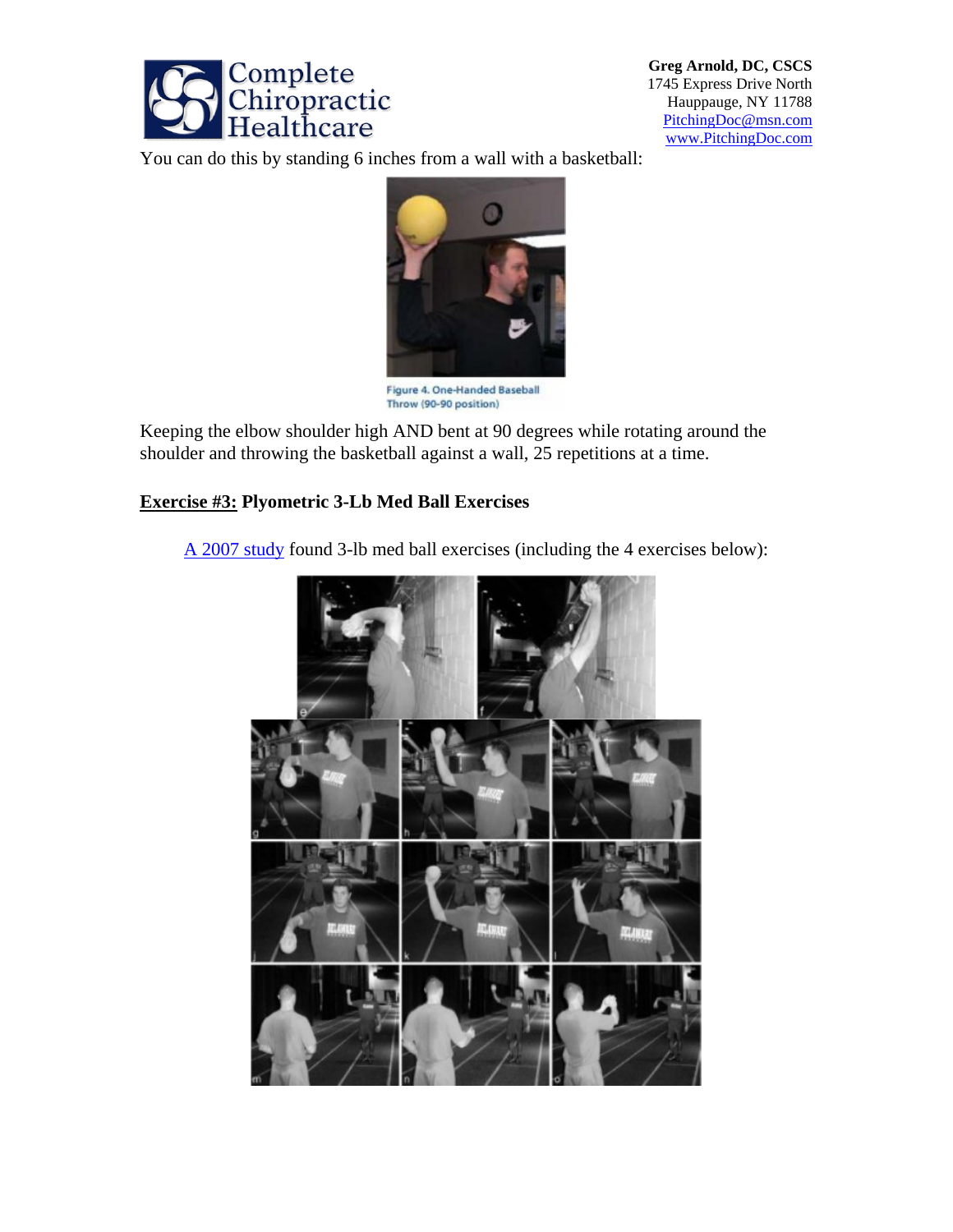

for 8 weeks in this format:

| TABLE 3. The "Ballistic Six" training progression. |                                                      |  |  |  |
|----------------------------------------------------|------------------------------------------------------|--|--|--|
| Week                                               | <b>Training routine</b>                              |  |  |  |
| $1 - 2$<br>$3 - 5$                                 | 3 sets of 10 repetitions<br>3 sets of 15 repetitions |  |  |  |
| $6 - 8$                                            | 3 sets of 20 repetitions                             |  |  |  |

increased velocity by 2 mph (83 to 85 pm) compared to a 0.27 mph increase in the control group.

#### **Exercise #2: Lunges / 1-Leg Lunge Extensions**

Research like this 2011 study continue to show the need for hip strength in producing consisting throwing mechanics:

> Previous studies have shown that pitchers who are able to throw the fastest develop the largest ground reaction forces. suggesting that a successful pitch depends on energy generation from the legs (25). This energy must be transferred from the lower extremity through the body to the throwing hand (35), theoretically requiring optimal lumbopelvic control.

So here is a great exercise to do with a 10-lb medicine ball EXCEPT HOLD ON TO THE BALL:





re BA. Single leg medicine ball chest toss

**Single-Leg Medicine Ball Chest Toss** (Figures 8A and 8B)

The athlete will begin with the hip flexion of the unsupported leg and slight knee flexion of the supported leg. In a powerful, coordinated effort, the athlete will flex at the trunk and extend at the hip and knee of the unsupported leg and deliver a forceful chest pass. The athlete should do no more than 4 - 6 repetitions per leg for 3 - 4 sets on each leg. Due to the ballistic nature of this exercise, rapid loading is experienced by the hamstrings. Athletes should only initiate this activity after hamstrings flexibility and eccentric training has occurred to reduce any risk of strain injury to the hamstrings.